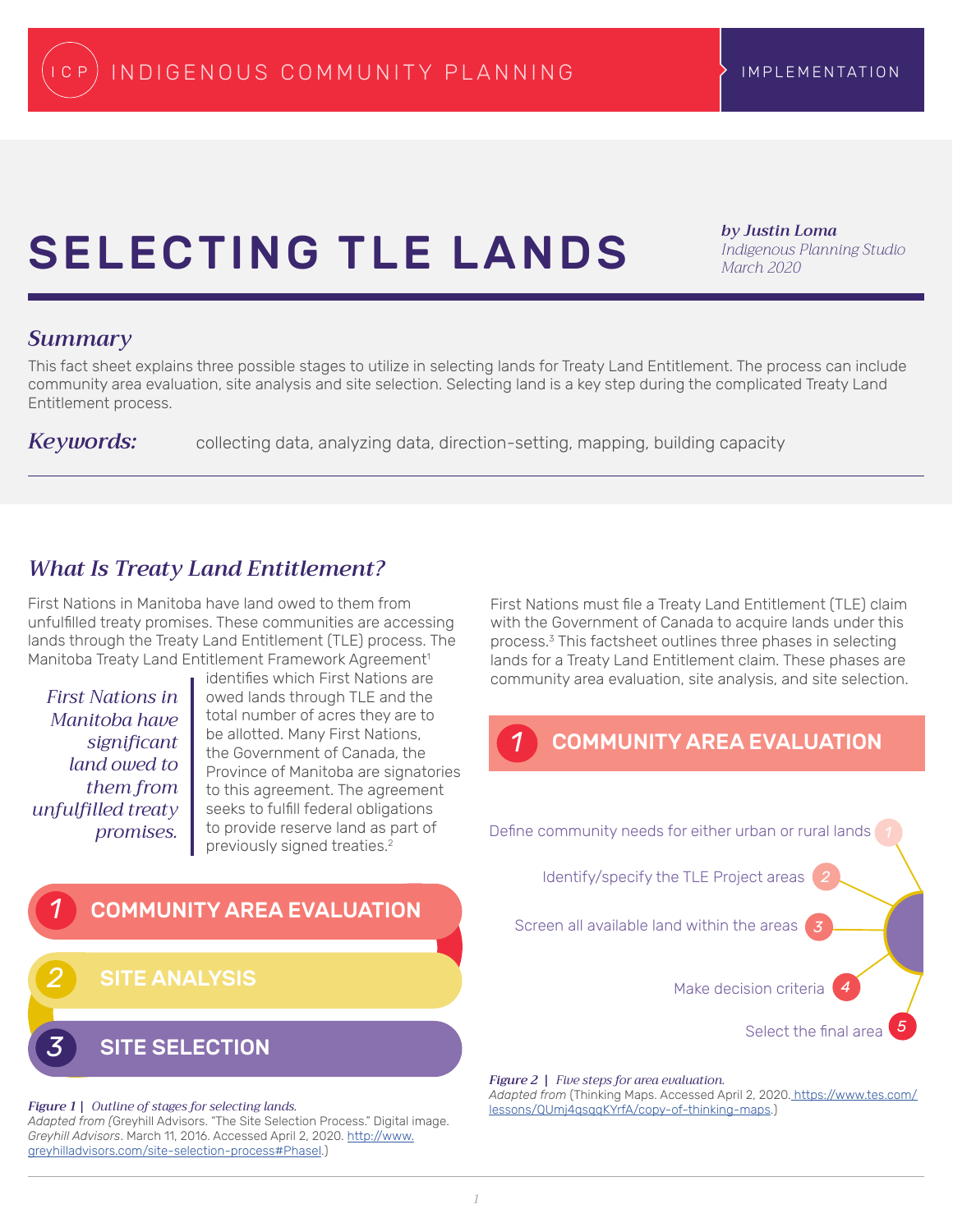## <span id="page-1-0"></span>*How Is a Community Area Evaluation Conducted?*

A First Nation can carry out an evaluation of suitable and desirable land in the region. Under TLE, First Nations can either request Crown land be coverted to reserve, or request federal funds to purchase private land to convert to reserve. Figure 2 shows five possible steps to conducting an area evaluation.

#### Who Is Involved?

Community Area Evaluation involves the participation of the entire community. The perspectives and knowledge of Elders, Chief and Council, community members, and youth are vital to Community Area Evaluation and the entire process of selecting lands for TLE.<sup>4</sup> Figure 3 below shows a model used by the Penticton Indian Band.<sup>5</sup>



#### *Figure 3 | Holistic Indigenous community participation.*

*Adapted from* (Hodge, Gerald, Heather M. Hall, and Ira M. Robinson. *Planning Canadian Regions Second edition*. Vancouver: UBC Press, 2017, p.174)

#### Land Use Mapping Technology

A land manager can also use land use mapping technology to provide analysis of where suitable land exists. This information would inform the Community Area Evaluation.



# *How Is a Site Analysis Conducted?*

A Site Analysis can be conducted within the evaluated area of interest. While full participation is ideal, Land managers and Elders may conduct the Site Analysis on behalf of the community. They can develop criteria for site selection, make a shortlist of potential sites, and conduct community engagement sessions. Figure 4 shows a summary of the steps involved in Site Analysis.

#### Who Should I Contact?

For property within the City of Winnipeg, contact the City of Winnipeg Property Assessment Services Department.<sup>6</sup> For property in another municipality, contact the Property Assessment Branch of the Government of Manitoba Municipal Relations Department[.7](#page-2-0)



#### *Figure 4 | Five steps in Site Analysis.*

*Adapted from* (Greyhill Advisors. "The Site Selection Process." Digital image. Greyhill Advisors, March 11, 2016. Accessed April 2, 2020. [http://www.](http://www.greyhilladvisors.com/) [greyhilladvisors.com/](http://www.greyhilladvisors.com/))

# *3* SITE SELECTION

# *How Is a Site Selected?*

Selecting the desired site is the final step before a claim can be filed. A financial evaluation can be conducted to compare all costs involved. If purchasing privately-owned land is desired, it is necessary to plan for price negotiations and to know what is feasible for your community to pay.

# *Final Thoughts*

Many First Nations have a right to increase their land base through Treaty Land Entitlement. The process is complicated, but can result in economic opportunities, social benefits, and the return of traditional territories. While there is more to the process than this quick factsheet outlines, selecting the land in question and identifying the intended uses of the land is the first, and a key, step.